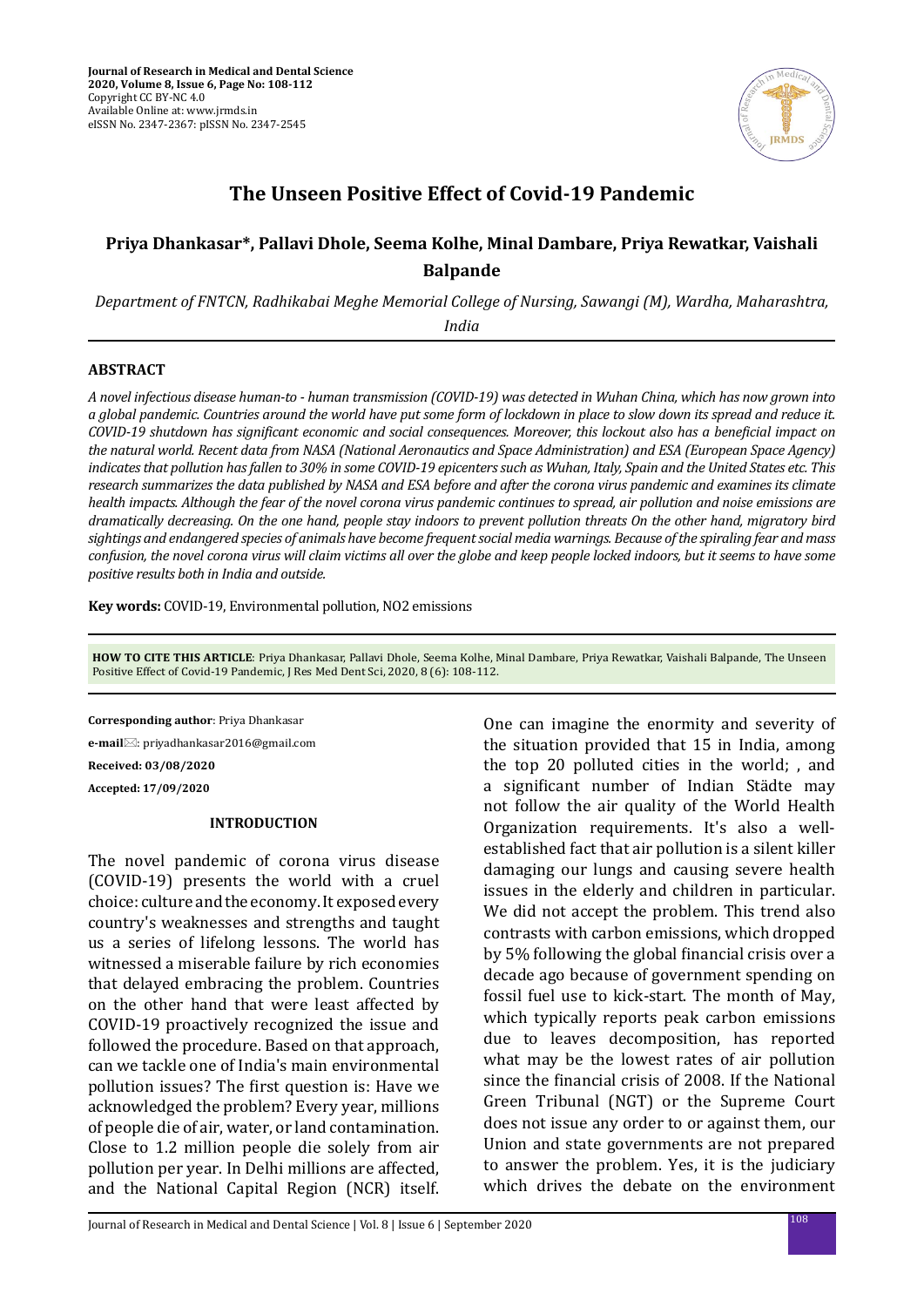in India. The manufacturing operations were shut down internationally as countries locked in. Manufacturing operations were locked internationally as countries locked in. Transport is hardest hit industry, due to lockdowns, among several other industries. Path and aviation have come to a halt because Citizens are not entitled to fly and refuse. Sea Travel decreased in 96 per cent, COVID-19 Since the Top in 75 years (CNN, 2020), according to report. In addition, the pandemic is seriously affecting not just the transport but also the manufacturing and construction industries. Global demand for oil declined dramatically, and prices dropped Strongly industrially, and transportation Fields stopped Globally. COVID-19 significant adverse effects on environmental and public welfare the global economics, but Still, I don't know contributes to a decrease in emissions since restricted economic and social practices NO2 (nitrogen dioxide) is a highly reactive pollutant [1], which is produced by fossil fuel combustion. Pollution from transport is seen like the like principal Pollution from  $\rm NO_2$  sources.

## **An evaluation of emissions during COVID-19**

COVID-19 lockout higher transportation activities resulting in lower power usage and decreased demand for oil. Recent shifts in transport and oil market have major impact measurable of the environment. Fresh evidence has been released Public Space and Aeronautics Administration (NASA) and European Space Agency (ESA) recommend an increase in the efficiency of the atmosphere and a decrease in  $NO<sub>2</sub>$ emissions by up to 30%. NASA gathers the data on its AURA satellite using OMI (Ozone Tracking Instruments). Thus, the data are collected by ESA using TROPOMI (TROPO spheric Monitoring Instrument) via the Sentinel-5P satellite.

**Air pollution is drastically reduced:** COVID-19 lockdown has resulted in cleaner air. Lockdown has resulted in a major change in air quality, primarily for the levels of nitrogen dioxide  $\left[\mathsf{NO}_2\right]$ in major Indian cities. According to MORTH and Delhi Transport Department, the total number of vehicles registered in the Delhi-NCR region was 19 crores, including about 33.40 lakhs fourwheelers and 73.11 lakh two-wheelers, owing to which the Delhi-NCR pollution level was at the top of the list. Since the day of "Janata Curfew" on 22 March and the lockdown after 25 March, in the Delhi-NCR regio a negligible number of the vehicle are flying As a result, the air quality of Delhi-NCR, as well as all of India's other metro cities, has dramatically improved as per the Central Pollution Control Board of India 's assessment. In the capital, New Delhi, government data show average PM concentration 2.5 fell by 71 percent within a Day, from March 20 to March 27, from 91 micrograms per cubic metre, after Thursday. The lockout began after. The World Health Organization sees everything more than 25 as dangerous.

**Clear visibility of the blue sky:** The presence of smoke and carbon dioxide gasses in the air has significantly reduced after the Companies, Cars, Aeroplanes, Ships etc. stopped working. Despite of this the visibility range has increased. With chirping birds and gleaming stars, the sky is returning to its ancient glory. The Central Pollution Control Board of India says there is a drastic improvement in air quality in the country's 85 Indian cities during this 21-day lockdown period. Visibility of the snow-capped Himalayan Dhauladhar mountain range from the Jalandhar town of Punjab on Friday midnight, 24 March 2020 India's Central Pollution Control Board says there is a dramatic better Air Quality in the 85 Indian cities in the country during this 21 day lockdown period. Visibility of the Himalayan Dhauladhar snow covered mountain range from the Jalandhar town of Punjab on Friday midnight, 24 March 2020.

Contaminated water from Yamuna, Ganga and other Indian rivers became free of various contaminants during the lockdown period. While the Yamuna River water samples were measured, the degree of chemical oxygen demand (COD) and ammonium nitrate would indicate whether the lockdown has had an impact. Mathuria said "industry effluents as well as wastewater discharge will have an effect on COD rates" (Washington Post–April 11, 2020 at 2:30 pm). According to Delhi Jal Board vicechairman Raghav Chandra "the cessation of industrial pollutants and industrial waste has definitely had a positive effect on water quality" (The Washington Post – April 11, 2020, 2:30 p.m.) [2,3].

#### **Animals roaming freely and fearlessly due to lockdown**

Wild animals started roaming even outside their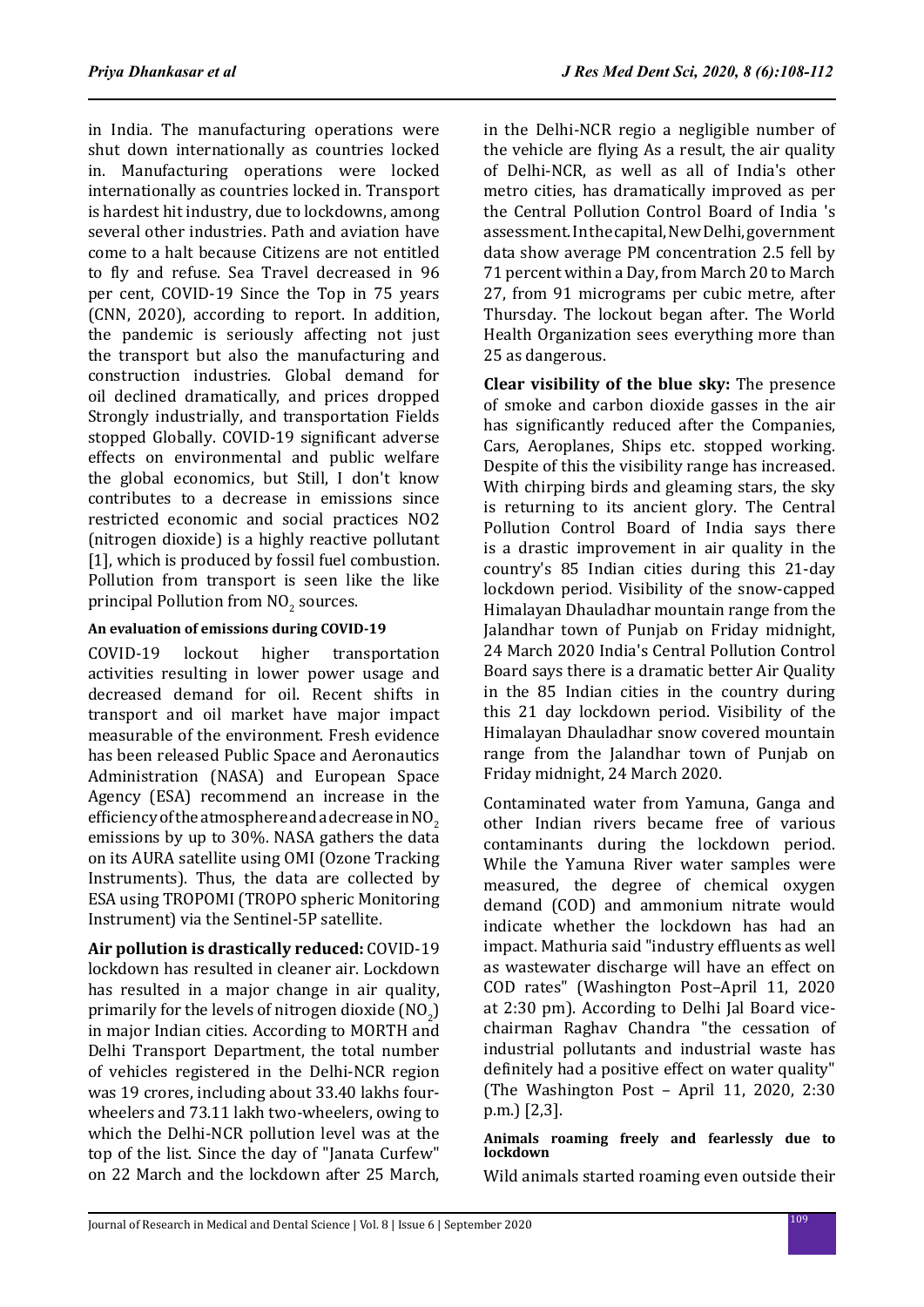usual territorial area as human activities stopped on highways, fields, factories, offices, schools, etc .. Several animals can be seen roaming the streets of towns and villages during the lockdown period. It is seen that deer have a propensity to come out of their territories to explore when all roads have become quiet. Deer from a park in Nara, Japan have recently been seen walking through the streets. Mountain goats took advantage of the lockout and France. That is the first week of the month. Elephants in India and Sri Lanka are joyfully traveling on highways. A swarm of hungry monkeys landed at a square in Lopburi, home to Thailand's Phra Prang Sam Yot monkey temple. Wild turkeys made their way to a primary school campus in Oakland, California, when classes were cancelled due to the outbreak of corona virus. Coyote sighted on San Francisco street searching for food. In India, three Sambardeers have been spotted walking in an Uttara khand street. An elephant was captured at Uttara khand State city of Dehradun. Nilgai was found wandering in Uttar Pradesh city of Noida. An Indian civet has been found in the Kozhikode town of Kerala. Olive Ridley Turtles arrived at Odisha ashore on a reef. Peacocks were seen dancing on the streets in the Maharashtra city of Mumbai. A leopard roamed awfully close to an Air Force base in Bihar, near Patna. A bison traversed a Karnataka marketplace. Elephants had been seen walking happily on the roads in Kodagu district of Karnataka. Spotted and deer Sambar were found to roam freely too. Wild birds are seen flying fearlessly: birds started flying fearlessly because the noise pollution stopped them. Years before we could see birds like Tailorbird, Sunbird, Asian Koel, Kingfisher including White-throated Kingfisher, Sparrow, Crow, Bulbul, Hummingbird, Crain Bird, Parrot, Peacock etc. near our village. These species have long disappeared and now they have been spotted in various places in India due to the lockdown due to minimal noise pollution. Since noise emission is minimal movement of birds begun even in urban areas. K. Mohan Raj mentions how a Bulbul constructed a nest on his house Verandah in Kanuvai, Coimbatore (The Hindu – March 26, 2020). Mohan says, "now is the perfect time to appreciate the natural world around us," and I quote. "Far away, birds are able to call each other." Go to your garden, balcony, terrace, look out your window.

This represents a huge hope for Indian Economy

India's Bank and State Reserves would need to operate much like a single front quickly. Talk about tax cuts, about increased liquidity, lender tolerance, SME Check and secured loan and reduced interest rates. Post-COVID-19 Scenario for India does not feel just as bleak as other people do think it is according to the country's principal economists. Along with a \$100-120 billion stimulus plan, it would recover the population's buying power earlier than historically considered at the advent of COVID-19 crises.

#### Fuel rates dropped

Successful early April, Delhi's-owned licensed to gasoline distributors about 17 percent more fuel, and 25 percent less diesel relative to March 2019, in March 2020. It comes after a landwide lockout, with all big transport has were stopped to monitor and contain the propagation of novel corona virus. Restricted to-road cars are also a rare sight. Local petrol and diesel prices in Mumbai 4.55 INR and 4.70 INR per litre were down by the second week of March 2020. Economists expect the price of Diesel and Gasoline decline further, as the price of crude oil in India reach Thirteen months week. The US Crude oil prices are dropping gradually, and the cost could be an average of \$43 per tonneau in 2020 compared for 2019, to \$64 per barrel. A \$1 decline in the price of crude oil would be a fall from a sharp INR 2.900 crores on the country's import bill. Cutting crude oil prices would leave more surplus cash in the car owners' pockets until the end of 2020. Economists, Nevertheless, also note that it's a strong possibility the federal and central government are increasing the pressure on fuels compensate for deficits in revenues [4].

#### **Crime events are becoming more rare**

Crime rates have plummeted in Delhi and Gurugram in the last month since the cities were almost crippled by the fear of COVID-19. As of March 15, 2020, just 2,000 cases registered by Delhi police including small-scale burglary, robbery and fraud, burglary of automobiles. It marks a dramatic decline in crime rates of 42 per cent in India's capital. The reduction in criminal offences leads to a decline in the proportion of car robberies, which in these turbulent times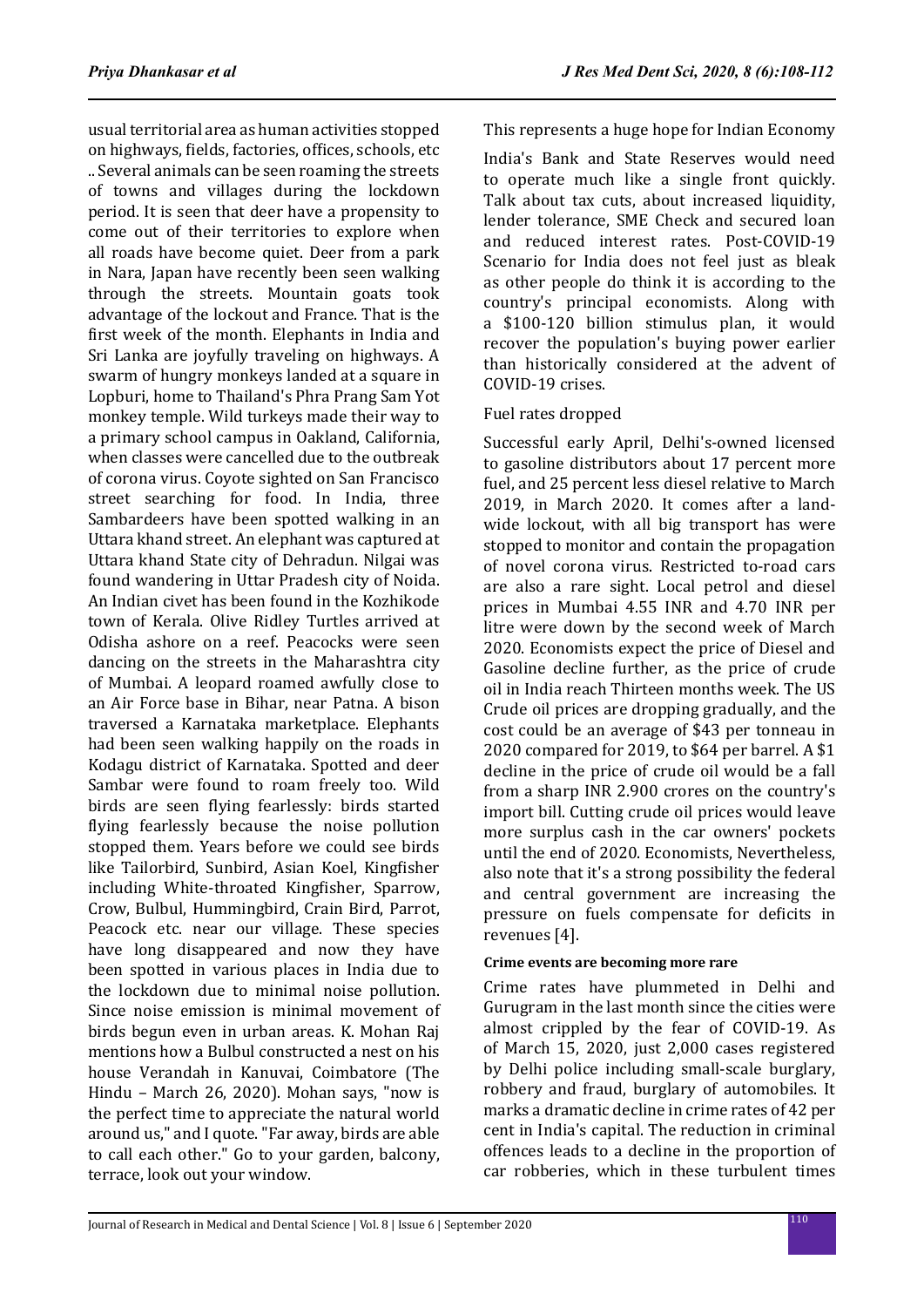has brought any peace of mind to the. Passenger and private vehicle owners' other major cities such as Kolkata, Chennai and Mumbai have also seen a significant decline in crime rates. The decision by the Prime Minister of a complete 21-day lockdown and regional law enforcement commitment greatly led to the dramatic decrease in crime rates in many towns and counties.

Strengthening localization: It was all about internationalization and business globalization up until the beginning of 2020. It's all about sitting at home right now, inquiring about your neighbors' safety, just let's go home shop on the spot and improving the local economy. This lockout has inspired millions of families and locals' nationals live inside country's metros. Although people rarely leave their homes, they spend more time, if at all, where to watch sites, playing with their Board games families and spending time in price with their children.

## **Fauna rejuvenates**

In addition to seeing the occasional leopard on quasi-urban Maharashtra streets and seeing flamingo flocks many species in Navi Mumbai such as Mountain goats, bison, feral cats, fishing cats, birds, and townspeople. Owing to environmental pollution and human interference, migratory birds return to lakes and water sources that they had once left. Nature recovers as people out there restrict their travel and the buses return to garages and depots.

## **Deforestation and Transition recovery**

The pandemic devastation provided cover for operations on illegal deforestation. This was Observed in Brazil, where satellite imagery shows rainforest deforestation in the Amazon rising by more than 50 percent compared with baseline rates. Unemployment caused by pandemic COVID-19 encouraged recruitment of workers for 10 trillion tsunamis in Pakistan program to plant 10 billion trees over a five-year period span – projected global annual net loss of trees.

Carbon dioxide : A report released in May 2020 it was found the average global carbon emissions fell by 17 percent during the lockdown steps in early April and could lead to an annual decrease in carbon emissions of up to 7 percent, which according to researchers would be the largest drop since World War II. These declines are mainly attributed to the reduction of transportation use and industrial activity. However, it has been noted that rebounding could reduce reductions due to the more limited industrial activity. Nonetheless, social changes triggered by corona virus lockdowns – such as widespread telecommuting and the use of virtual conference technologies – may have a more lasting effect beyond the short-term reduction in transport usage. However, carbon dioxide concentration in the atmosphere was the highest ever reported in human history in May 2020. Energy and environment expert Constantine Samaras note that "a pandemic is the worst possible way to reduce emissions" and that "the only and only way to reduce emissions is through technical, behavioral and systemic change" [4-6].

## **CONCLUSION**

The pandemic COVID-19 is spreading very rapidly quickly every day and how many people locked up is rising, so far more than 120 people have died, 438 worldwide and the global economy is directly losing out. Nonetheless, many believe it is a challenge bright side to it; that dissemination the virus has reduced air and water contamination and has potentially the phase saved lives. Today, this outbreak that takes people's lives will not be used to bring on positive shift in the world. Above everything, how long this drop in emissions will last is unknown. If the epidemic stops, when carbon and other pollutant pollution return, it will be as if this simple vision of the sky never existed and the improvements, we see now will have no lasting impact. General measures to reduce the transmission of COVID-19 from person to person are necessary to contain the current outbreak. Focus and research will be placed in order to save the most vulnerable groups, Including babies, health-care workers and elderly people. Medical staff, healthcare experts, individuals and scholars interested in public health working with the corona virus also have published recommendations available. Many death cases of corona virus outbreak that occur for elderly people because of a weak immune system that enables rapid growth of viral infections. Community agencies need to regularly provide decontaminating reagents to sanitize the hands several times. When dealing with corona virus,